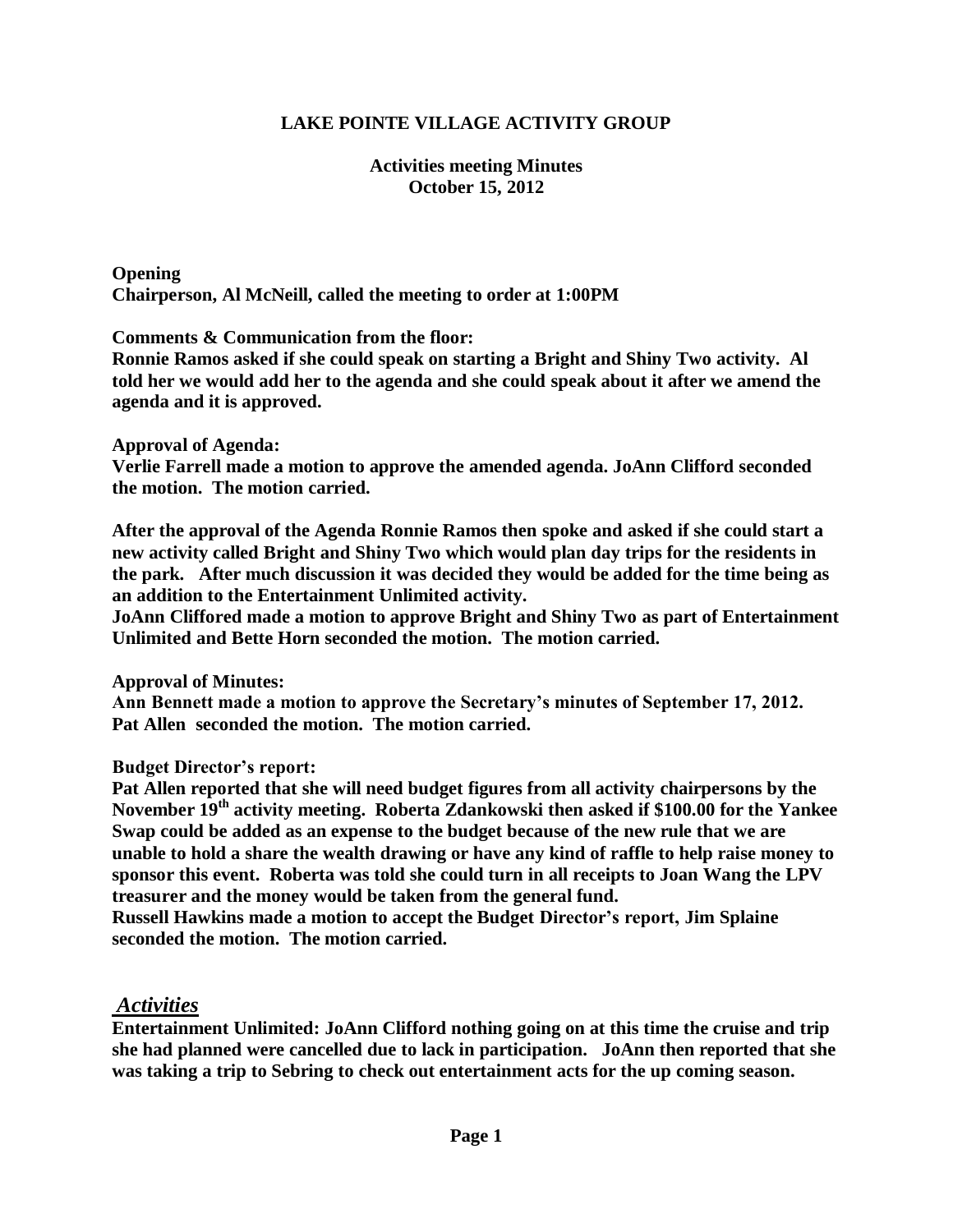**Needlework: Marty Ayersman reported all is going well they've had five people show up to participate during the summer and they're hopping for more when the snowbirds return.**

**Community Projects: Ann Bennett reported all was going well and that they have raised \$1000.00 by turning in used ink cartridges. This money has been used to buy school supplies. Also she is still looking for used belts as Bobby Richards has volunteered to punch holes in them and size them for the kids and she is also looking for plastic containers to store things in.**

**Dance Committee: Pat Allen reported they have over 60 people signed up for the October dinner dance and that Tony and Trish will be here in November and right after Thanksgiving she will be putting up the poster for New Years Eve.** 

**Shuffleboard: Jim Cunningham said he is ready to give up his job as chairperson of the shuffleboard group and if anyone knows of anyone that might be interested please let him know.**

**Exercise Room: Jim Splaine was asking where the broken fan is and when will be getting another one for the exercise room. He also said the ab machine was broke and he would be removing it as no one uses it anyway. Jim was told that Sherry is in the process of purchasing a new fan and that some people do use the ab machine.**

**Grand Prix: Russell Hawkins reported that the Grand Prix will be held the first Sunday in March of 2013 and he's hoping to get a good crowd for this fun event.**

**Cards: Dolores Hawkins reported all was going well with cards, they were making a lot of progress and will have three tables for court whist this Wednesday.**

**Golf: Dolores Hawkins reported that they would not be starting golf until November of this year because of the hot weather.**

**Pot Luck: Verlie Farrell reported all is going well they are getting good crowds they have over 40 people signed up for this month's pot luck which will be held this coming Thursday. Verlie then stated that they would like people to sign up in order to get a count so they can set up the tables but everybody is invited even if you forgot to sign up.**

**Coffee Hour: Roberta Zdankowski stated all is going well and there will not be a coffee hour on Saturday October 27th because of the Halloween breakfast.**

**Halloween Breakfast: Bette Horn reported ticket sales are going well for the October 27th Halloween breakfast, tickets are 5:00pp and breakfast of sausage gravy, biscuits and a fruit cup will be served at 8:00am.**

**Bette then reported that a Thanksgiving Dinner has been planned tickets are \$6.00pp which includes dinner and all the fixings also a Pancake breakfast will be held on Saturday February 23, 2012 and a pie social has been scheduled for Sunday March 17, 2013.**